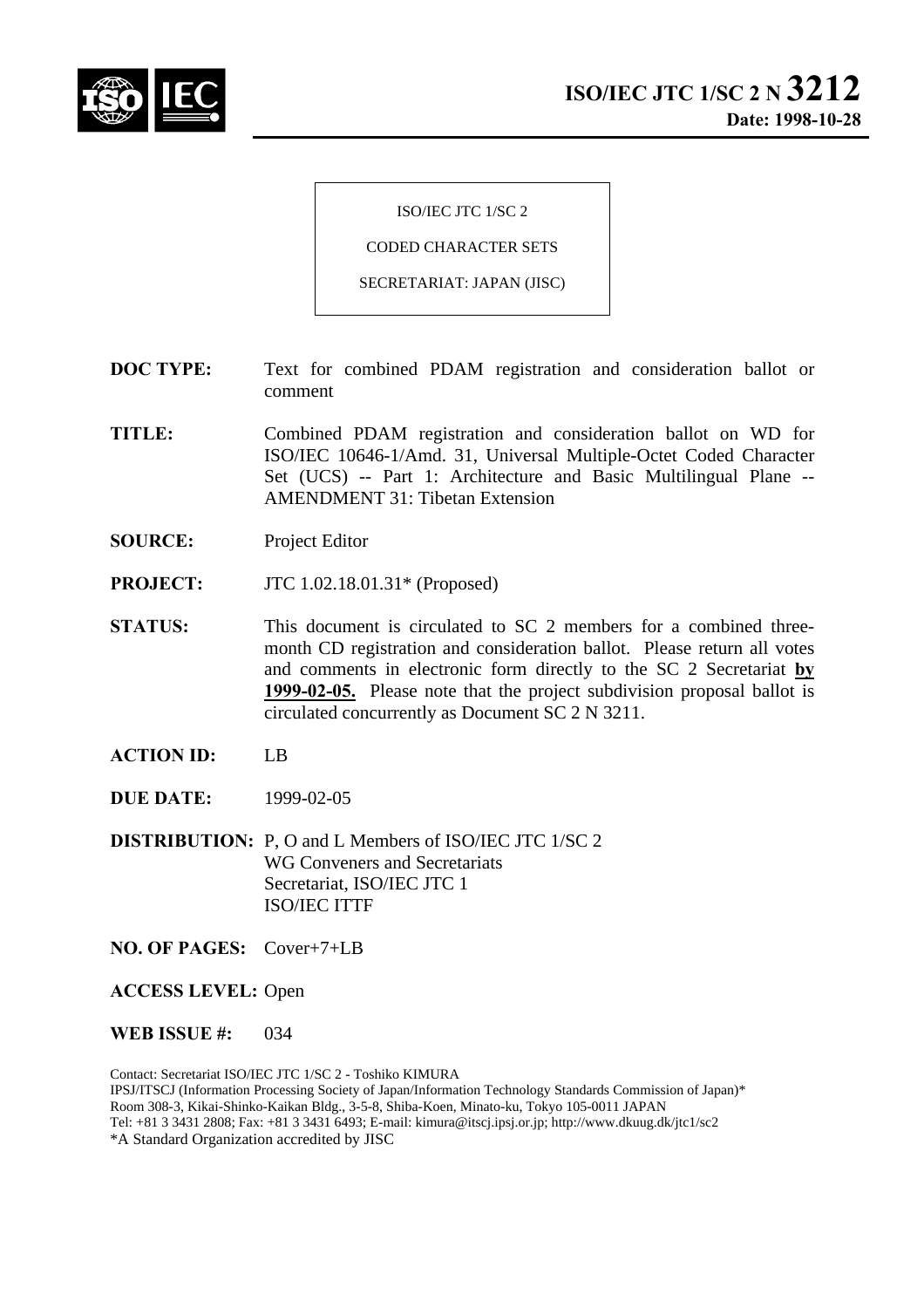### **G5 CD Cover Page**

| <b>Committee Draft</b><br><b>ISO/IEC 10646-1/PDAM 31</b> |                                           |
|----------------------------------------------------------|-------------------------------------------|
| Date: 1998-10-28                                         | Reference number: ISO/JTC $1/SC$ 2 N 3212 |
| Supersedes document SC YY N XXXX                         |                                           |

## THIS DOCUMENT IS STILL UNDER STUDY AND SUBJECT TO CHANGE. IT SHOULD NOT BE USED FOR REFERENCE PURPOSES.

| ISO/IEC JTC 1/SC 2<br>Coded Character Sets | Circulated to P- and O-members, and to technical committees and<br>organizations in liaison for:                       |  |  |  |  |  |
|--------------------------------------------|------------------------------------------------------------------------------------------------------------------------|--|--|--|--|--|
| Secretariat:<br>Japan (JISC)               | - discussion at<br>X comment by<br>X voting by (P-members only)                                                        |  |  |  |  |  |
|                                            | 1999-02-05                                                                                                             |  |  |  |  |  |
|                                            | Please return all votes and comments in electronic form directly to the<br>SC 2 Secretariat by the due date indicated. |  |  |  |  |  |

### ISO/IEC 10646-1/PDAM 31

Title: Information technology - Universal Multiple-Octet Coded Character Set (UCS) - Part 1: Architecture and Basic Multilingual Plane -- AMENDMENT 31: Tibetan Extension

Project: 1.02.18.01.31

#### Introductory note:

In accordance with Resolution M35-18 adopted at the 35th Meeting held in London, UK, 1998- 09-21/25, WG 2 proposed this subproject. The subdivision proposal is circulated to SC 2 members for ballot as Document SC 2 N 3211. In anticipation of the SC 2's approval and subsequent JTC 1's endorsement, this document is circulated to SC 2 members a combined PDAM registration and consideration ballot.

Please return all votes and comments in electronic form directly to the SC 2 Secretariat by the 1999-02-05.

Medium: Web

No. of pages: Cover+7+LB

Address Reply to: Secretariat ISO/IEC JTC 1/SC 2 - Toshiko KIMURA

IPSJ/ITSCJ (Information Processing Society of Japan/Information Technology Standards Commission of Japan)\* Room 308-3, Kikai-Shinko-Kaikan Bldg., 3-5-8, Shiba-Koen, Minato-ku, Tokyo 105-0011 JAPAN Tel: +81 3 3431 2808; Fax: +81 3 3431 6493; E-mail: kimura@itscj.ipsj.or.jp; http://www.dkuug.dk/jtc1/sc2 \*A Standard Organization accredited by JISC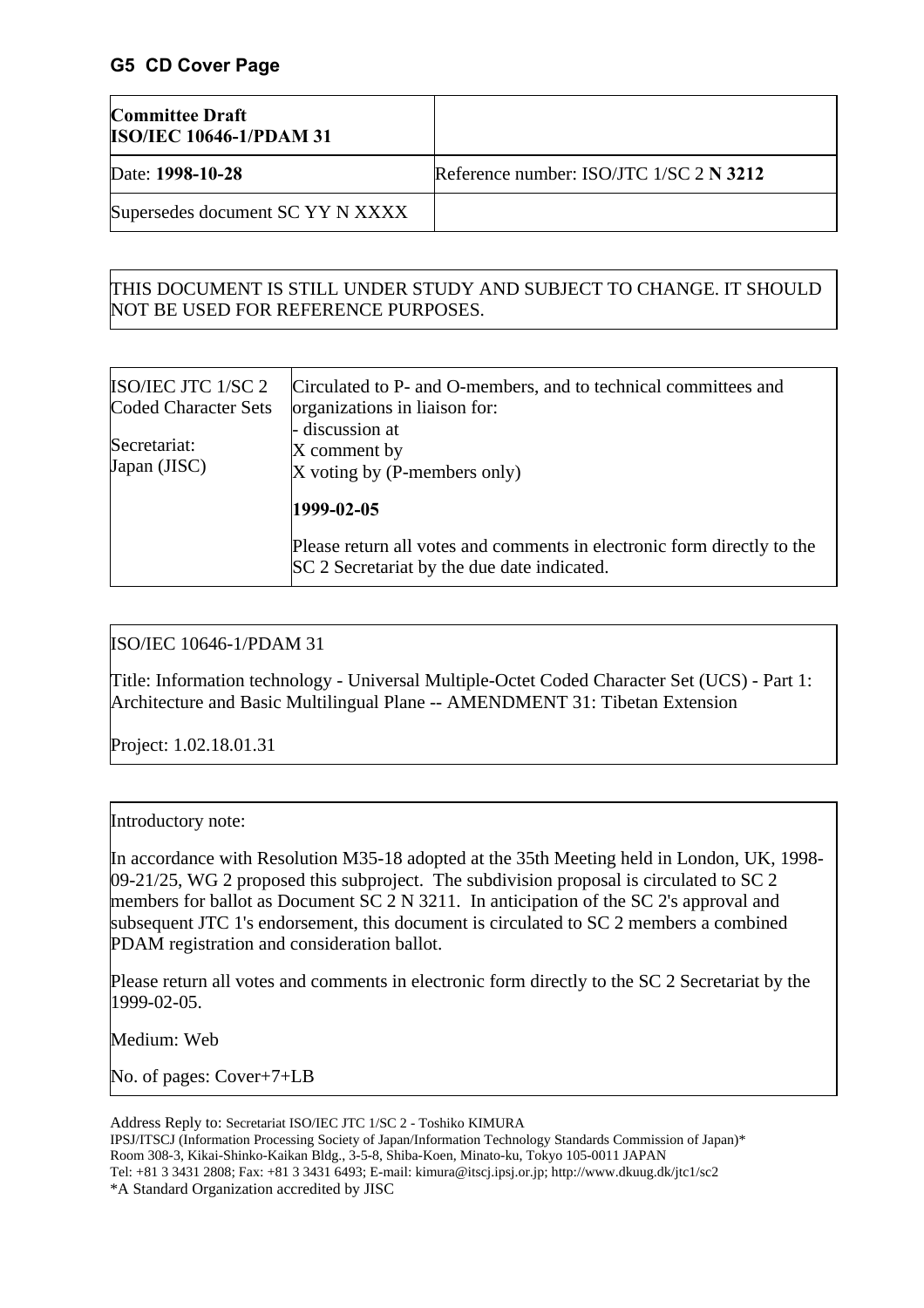# **Information technology — Universal Multiple-Octet Coded Character Set (UCS) —**

# **Part 1:**

# Architecture and Basic Multilingual Plane AMENDMENT 31: Tibetan extension

### **Page 11, Clause 19**

In the list of Block names, replace the entry BASIC TIBETAN by:

TIBETAN 0F00-0FFF

#### **Page 15, Clause 25, Figure 4 (see Amendment 5)**

In Figure 4, replace the entire row 0F, with the word:

### **Tibetan**

centred on a white background.

#### **After page 69**

Replace the existing Table 212 (Amd. 6) with the following new tables titled:

#### **Table 248 - Row 0F: TIBETAN**

**Table 249 - Row 0F: TIBETAN**

Editor's Note,temporary:

This proposed amendment is related to Amd. 6 Tibetan as follows:

- 25 additional Tibetan characters are included,
- the Tibetan characters of Amd.6 remain in the same positions,
- the graphic symbols for the characters at 0F0C, 0FAD, 0FB1, & 0FB2 have been modified,
- the characters at 0F3C, 0F3D, 0F88, 0F89, 0F8B are no longer specified to be combining characters.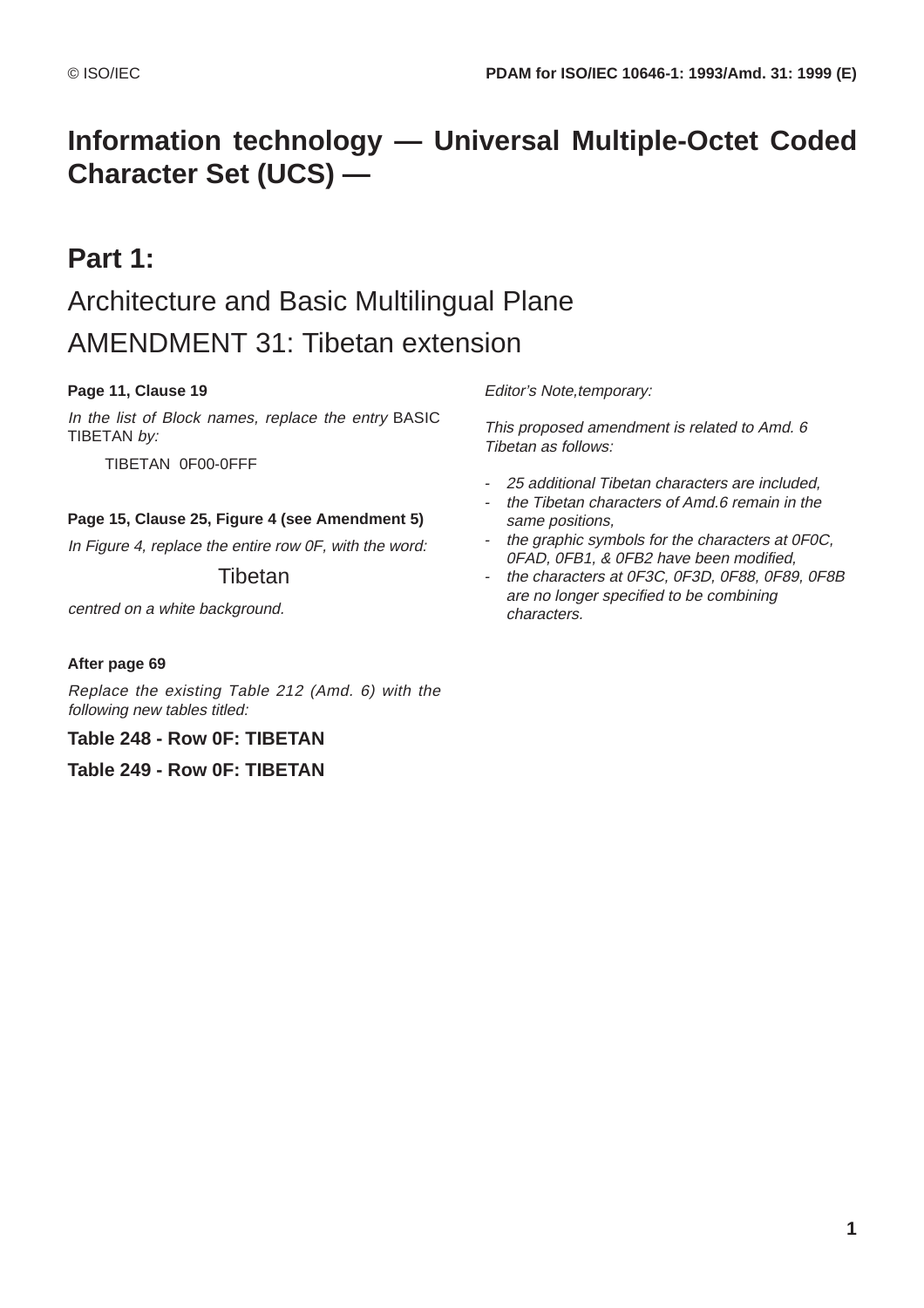|                         | 0F <sub>0</sub>                  | OF <sub>1</sub>                                  | 0F <sub>2</sub>                                                                                                                         | 0F3                           | 0F4                             | 0F <sub>5</sub>                       | 0F6                 | 0F7                                              |
|-------------------------|----------------------------------|--------------------------------------------------|-----------------------------------------------------------------------------------------------------------------------------------------|-------------------------------|---------------------------------|---------------------------------------|---------------------|--------------------------------------------------|
| 0                       | $\overline{\mathfrak{R}}$<br>000 | Ť<br>016                                         | $\mathbf 0$<br>032                                                                                                                      | Ø<br>048                      | $\pi$<br>064                    | ⊠<br>080                              | 096                 | 112                                              |
| $\mathbf{1}$            | $\bar{\mathfrak{G}}$             | Ÿ<br>017                                         | ŋ<br>033                                                                                                                                | $\bigotimes$<br>049           | 囚<br>065                        | 081                                   | W<br>097            |                                                  |
| $\overline{\mathbf{c}}$ | $\frac{1}{3}$<br>$\frac{1}{3}$   | ళ్ల<br>018                                       | 034                                                                                                                                     | $\varphi$<br>050              | д<br>066                        | $\sum_{\underline{\text{082}}}$       | ス<br>098            | $\frac{1}{2}$                                    |
| 3                       | <b>SOUGE</b>                     | ۰ọ.<br>019                                       | $\mathfrak{Z}% _{A}^{\ast }=\mathfrak{Z}_{A}\!\left( A\right) ,\ \mathfrak{Z}_{A}^{\ast }=% \mathfrak{Z}_{A}\!\left( A\right) ,$<br>035 | $\cancel{\infty}$<br>051      | 男學                              | ð<br>083                              | $\mathsf{Q}$<br>099 | $\sum_{115}^{114}$                               |
| 4                       | $\gtrsim$<br>004                 | $\frac{0}{0}$<br>020                             | ے<br>036                                                                                                                                | $\overline{ }$<br>052         | ζ<br>068                        | 지<br>084                              | 100                 | $\gtrsim$<br>116                                 |
| 5                       | ৩<br>005                         | 曷<br>021                                         | $\mathbf{u}$<br>037                                                                                                                     | Ċ<br>e<br>053                 | る<br>069                        | 以<br>085                              | P-<br>101           | $\frac{1}{2}$<br>117                             |
| 6                       | <u>c</u><br>006                  | 量<br>022                                         | $\check{\mathsf{s}}$<br>038                                                                                                             | 054                           | ౘ<br>070                        | $\boldsymbol{\mathsf{\Sigma}}$<br>086 | K)<br>102           |                                                  |
| 7                       | <b> : ೦</b><br>007               | 幽<br>023                                         | $\boldsymbol{\mathcal{Q}}$<br>039                                                                                                       | ୁ<br>$\circ$<br>055           | Ę<br>071                        | 号<br>警                                | $\sum_{103}$        |                                                  |
| 8                       | နိ<br>008                        | $\frac{1}{\frac{1}{\frac{1}{\frac{1}{\cdots}}}}$ | 040                                                                                                                                     | $\sigma$<br>056               | 072                             | 징<br>088                              | জ<br>104            | ा है <mark>१</mark> ०० दिव पार्ट है।<br>पार्ट के |
| 9                       | ヌ<br>009                         | ◯<br>025                                         | $\mathcal{Q}$<br>041                                                                                                                    | 057                           | ຊ<br>$\frac{7}{073}$            | ざ<br>089                              | 105                 | 121                                              |
| A                       | $\widehat{\mathbb{S}}$<br>010    | $\circ$<br>026                                   | Я)<br>042                                                                                                                               | ૭%<br>058                     | $\sum_{074}$                    | ක්<br>090                             | ス<br>106            | 122                                              |
| В                       | ▼<br>011                         | $\circ$<br>027                                   | $\boldsymbol{\mathcal{R}}$<br>043                                                                                                       | <u> <sup>၁၀</sup>၉</u><br>059 | 又<br>075                        | Ę                                     | $107$               | $\bigcirc$<br>123                                |
| C                       | .<br>NB<br>012                   | ၀ိ၀<br>028                                       | ぞ                                                                                                                                       | 060                           | 076                             | 091<br>$\sum_{002}$                   |                     |                                                  |
| D                       |                                  | $\pmb{\times}$                                   | 044<br>ئبر                                                                                                                              |                               | $\sum_{\underline{\text{077}}}$ | 와                                     | 108                 | $\frac{1}{\sqrt[124]{\frac{1}{\sqrt{3}}}}$       |
| E                       | 013<br>014                       | 029<br>$\times x$                                | 045<br>$\bm{\varphi}$                                                                                                                   | 061<br>062                    | $\bar{\delta}$<br>078           | 093<br>$\sigma$<br>094                | 109                 | 125<br>$\circ$<br>$\bigcirc$                     |
| F                       | ▼<br>015                         | 030<br>$\circ$ x<br>031                          | 046<br>S.<br>047                                                                                                                        | 063                           | 079                             | 095                                   | 110<br>111          | 126<br>$\circ$<br>$127\,$                        |

 $G = 00$  $P = 00$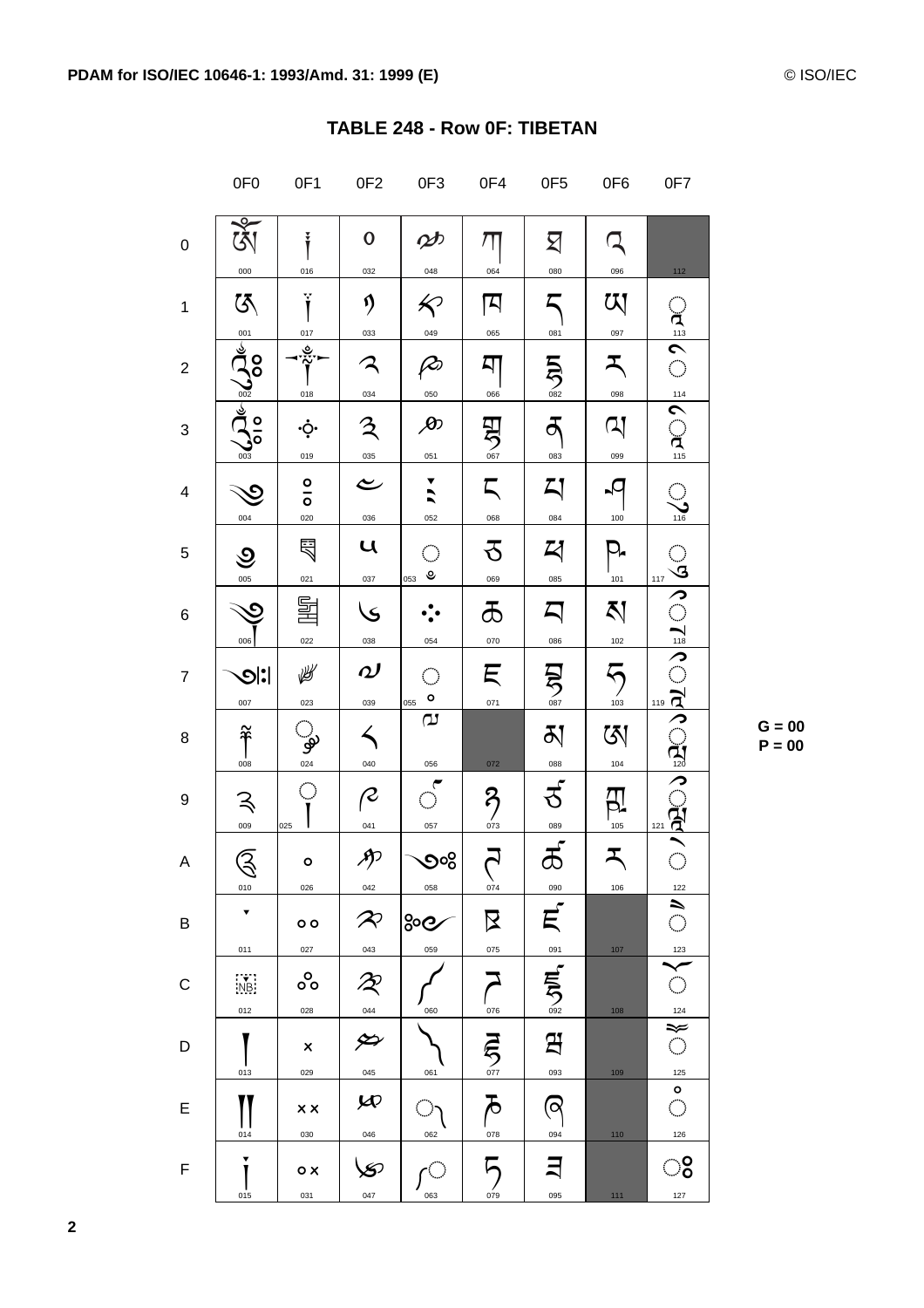# **TABLE 248- Row 0F: TIBETAN**

| dec                                                                                                                                                                                                                                                                                                                                                                                    | hex                                                                                                                                                                                                                                                                                                                              | Name                                                                                                                                                                                                                                                                                                                                                                                                                                                                                                                                                                                                                                                                                                                                                                                                                                                                                                                                                                                                                                                                                                                                                                                                                                                                                                                                                                                                                                                                                                                                                                                                                                                                                                                                                                                                          | dec                                                                                                                        | hex                                                                                                      | Name                                                                                                                                                                                                                                                                                                                                                                                                                                                                                                                                                          |
|----------------------------------------------------------------------------------------------------------------------------------------------------------------------------------------------------------------------------------------------------------------------------------------------------------------------------------------------------------------------------------------|----------------------------------------------------------------------------------------------------------------------------------------------------------------------------------------------------------------------------------------------------------------------------------------------------------------------------------|---------------------------------------------------------------------------------------------------------------------------------------------------------------------------------------------------------------------------------------------------------------------------------------------------------------------------------------------------------------------------------------------------------------------------------------------------------------------------------------------------------------------------------------------------------------------------------------------------------------------------------------------------------------------------------------------------------------------------------------------------------------------------------------------------------------------------------------------------------------------------------------------------------------------------------------------------------------------------------------------------------------------------------------------------------------------------------------------------------------------------------------------------------------------------------------------------------------------------------------------------------------------------------------------------------------------------------------------------------------------------------------------------------------------------------------------------------------------------------------------------------------------------------------------------------------------------------------------------------------------------------------------------------------------------------------------------------------------------------------------------------------------------------------------------------------|----------------------------------------------------------------------------------------------------------------------------|----------------------------------------------------------------------------------------------------------|---------------------------------------------------------------------------------------------------------------------------------------------------------------------------------------------------------------------------------------------------------------------------------------------------------------------------------------------------------------------------------------------------------------------------------------------------------------------------------------------------------------------------------------------------------------|
| 000<br>001                                                                                                                                                                                                                                                                                                                                                                             | 00<br>01                                                                                                                                                                                                                                                                                                                         | TIBETAN SYLLABLE OM<br>TIBETAN MARK GTER YIG MGO TRUNCATED A<br>(ter yik go a thung)                                                                                                                                                                                                                                                                                                                                                                                                                                                                                                                                                                                                                                                                                                                                                                                                                                                                                                                                                                                                                                                                                                                                                                                                                                                                                                                                                                                                                                                                                                                                                                                                                                                                                                                          | 079<br>080<br>081                                                                                                          | 4F<br>50<br>51                                                                                           | <b>TIBETAN LETTER TA</b><br>TIBETAN LETTER THA<br>TIBETAN LETTER DA                                                                                                                                                                                                                                                                                                                                                                                                                                                                                           |
| 002                                                                                                                                                                                                                                                                                                                                                                                    | 02                                                                                                                                                                                                                                                                                                                               | TIBETAN MARK GTER YIG MGO -UM RNAM BCAD MA<br>(ter yik go wum nam chey ma)                                                                                                                                                                                                                                                                                                                                                                                                                                                                                                                                                                                                                                                                                                                                                                                                                                                                                                                                                                                                                                                                                                                                                                                                                                                                                                                                                                                                                                                                                                                                                                                                                                                                                                                                    | 082<br>083                                                                                                                 | 52<br>53                                                                                                 | TIBETAN LETTER DHA<br>TIBETAN LETTER NA                                                                                                                                                                                                                                                                                                                                                                                                                                                                                                                       |
| 003<br>004                                                                                                                                                                                                                                                                                                                                                                             | 03<br>04                                                                                                                                                                                                                                                                                                                         | TIBETAN MARK GTER YIG MGO - UM GTER TSHEG MA<br>(ter yik go wum ter tsek ma)<br>TIBETAN MARK INITIAL YIG MGO MDUN MA (yik go dun ma)                                                                                                                                                                                                                                                                                                                                                                                                                                                                                                                                                                                                                                                                                                                                                                                                                                                                                                                                                                                                                                                                                                                                                                                                                                                                                                                                                                                                                                                                                                                                                                                                                                                                          | 084<br>085<br>086                                                                                                          | 54<br>55<br>56                                                                                           | TIBETAN LETTER PA<br>TIBETAN LETTER PHA<br>TIBETAN LETTER BA                                                                                                                                                                                                                                                                                                                                                                                                                                                                                                  |
| 005<br>006                                                                                                                                                                                                                                                                                                                                                                             | 05<br>06                                                                                                                                                                                                                                                                                                                         | TIBETAN MARK CLOSING YIG MGO SGAB MA (yik go kab ma)<br>TIBETAN MARK CARET YIG MGO PHUR SHAD MA                                                                                                                                                                                                                                                                                                                                                                                                                                                                                                                                                                                                                                                                                                                                                                                                                                                                                                                                                                                                                                                                                                                                                                                                                                                                                                                                                                                                                                                                                                                                                                                                                                                                                                               | 087<br>088                                                                                                                 | 57<br>58                                                                                                 | TIBETAN LETTER BHA<br>TIBETAN LETTER MA                                                                                                                                                                                                                                                                                                                                                                                                                                                                                                                       |
| 007                                                                                                                                                                                                                                                                                                                                                                                    | 07                                                                                                                                                                                                                                                                                                                               | (yik go pur shey ma)<br>TIBETAN MARK YIG MGO TSHEG SHAD MA                                                                                                                                                                                                                                                                                                                                                                                                                                                                                                                                                                                                                                                                                                                                                                                                                                                                                                                                                                                                                                                                                                                                                                                                                                                                                                                                                                                                                                                                                                                                                                                                                                                                                                                                                    | 089<br>090                                                                                                                 | 59<br>5A                                                                                                 | TIBETAN LETTER TSA<br>TIBETAN LETTER TSHA                                                                                                                                                                                                                                                                                                                                                                                                                                                                                                                     |
| 008<br>009<br>010<br>011<br>012<br>013<br>014<br>015<br>016<br>017                                                                                                                                                                                                                                                                                                                     | 08<br>09<br>0A<br>0Β<br>0C<br>0D<br>0E<br>0F<br>10<br>11                                                                                                                                                                                                                                                                         | (yik go tsek shey ma)<br>TIBETAN MARK SBRUL SHAD (drul shey)<br>TIBETAN MARK BSKUR YIG MGO (kur yik go)<br>TIBETAN MARK BKA-SHOG YIG MGO (ka sho yik go)<br>TIBETAN MARK INTERSYLLABIC TSHEG (tsek)<br>TIBETAN MARK DELIMITER TSHEG BSTAR (tsek tar)<br>TIBETAN MARK SHAD (shey)<br>TIBETAN MARK NYIS SHAD (nyi shey)<br>TIBETAN MARK TSHEG SHAD (tsek shey)<br>TIBETAN MARK NYIS TSHEG SHAD (nyi tsek shey)<br>TIBETAN MARK RIN CHEN SPUNGS SHAD<br>(rinchen pung shey)                                                                                                                                                                                                                                                                                                                                                                                                                                                                                                                                                                                                                                                                                                                                                                                                                                                                                                                                                                                                                                                                                                                                                                                                                                                                                                                                      | 091<br>092<br>093<br>094<br>095<br>096<br>097<br>098<br>099<br>100<br>101<br>102                                           | 5B<br>5C<br>5D<br>5E<br>5F<br>60<br>61<br>62<br>63<br>64<br>65<br>66                                     | TIBETAN LETTER DZA<br>TIBETAN LETTER DZHA<br>TIBETAN LETTER WA<br>TIBETAN LETTER ZHA<br>TIBETAN LETTER ZA<br>TIBETAN LETTER -A<br>TIBETAN LETTER YA<br>TIBETAN LETTER RA<br>TIBETAN LETTER LA<br>TIBETAN LETTER SHA<br>TIBETAN LETTER SSA<br>TIBETAN LETTER SA                                                                                                                                                                                                                                                                                                |
| 018<br>019                                                                                                                                                                                                                                                                                                                                                                             | 12<br>13                                                                                                                                                                                                                                                                                                                         | TIBETAN MARK RGYA GRAM SHAD (gya tram shey)<br>TIBETAN MARK CARET -DZUD RTAGS ME LONG CAN                                                                                                                                                                                                                                                                                                                                                                                                                                                                                                                                                                                                                                                                                                                                                                                                                                                                                                                                                                                                                                                                                                                                                                                                                                                                                                                                                                                                                                                                                                                                                                                                                                                                                                                     | 103<br>104                                                                                                                 | 67<br>68                                                                                                 | TIBETAN LETTER HA<br>TIBETAN LETTER A                                                                                                                                                                                                                                                                                                                                                                                                                                                                                                                         |
| 020<br>021<br>022<br>023                                                                                                                                                                                                                                                                                                                                                               | 14<br>15<br>16<br>17                                                                                                                                                                                                                                                                                                             | (dzu ta me long chen)<br>TIBETAN MARK GTER TSHEG (ter tsek)<br>TIBETAN LOGOTYPE SIGN CHAD RTAGS (che ta)<br>TIBETAN LOGOTYPE SIGN LHAG RTAGS (hlak ta)<br>TIBETAN ASTROLOGICAL SIGN SGRA GCAN -CHAR                                                                                                                                                                                                                                                                                                                                                                                                                                                                                                                                                                                                                                                                                                                                                                                                                                                                                                                                                                                                                                                                                                                                                                                                                                                                                                                                                                                                                                                                                                                                                                                                           | 105<br>106<br>107<br>108<br>109                                                                                            | 69<br>6A<br>6B<br>6C<br>6D                                                                               | TIBETAN LETTER KSSA<br>TIBETAN LETTER FIXED-FORM RA<br>(This position shall not be used)<br>(This position shall not be used)<br>(This position shall not be used)                                                                                                                                                                                                                                                                                                                                                                                            |
| 024<br>025<br>026<br>027<br>028<br>029<br>030<br>031<br>032<br>033<br>034<br>035<br>036<br>037<br>038<br>039<br>040<br>041<br>042<br>043<br>044<br>045<br>046<br>047<br>048<br>049<br>050<br>051<br>052<br>053<br>054<br>055<br>056<br>057<br>058<br>059<br>060<br>061<br>062<br>063<br>064<br>065<br>066<br>067<br>068<br>069<br>070<br>071<br>072<br>073<br>074<br>075<br>076<br>077 | 18<br>19<br>1A<br>1В<br>1C<br>1D<br>1E<br>1F<br>20<br>21<br>22<br>23<br>24<br>25<br>26<br>27<br>28<br>29<br>2A<br>2B<br>2C<br>2D<br>2E<br>2F<br>30<br>31<br>32<br>33<br>34<br>35<br>36<br>37<br>38<br>39<br>ЗA<br>3B<br>ЗC<br>3D<br>3E<br>3F<br>40<br>41<br>42<br>43<br>44<br>45<br>46<br>47<br>48<br>49<br>4A<br>4B<br>4C<br>4D | RTAGS (trachen char ta)<br>TIBETAN ASTROLOGICAL SIGN -KHYUD PA (kyu pa)<br>TIBETAN ASTROLOGICAL SIGN SDONG TSHUGS (dong tsu)<br>TIBETAN SIGN RDEL DKAR GCIG (deka chig)<br>TIBETAN SIGN RDEL DKAR GNYIS (deka nyi)<br>TIBETAN SIGN RDEL DKAR GSUM (deka sum)<br>TIBETAN SIGN RDEL NAG GCIG (dena chig)<br>TIBETAN SIGN RDEL NAG GNYIS (dena nyi)<br>TIBETAN SIGN RDEL DKAR RDEL NAG (deka dena)<br>TIBETAN DIGIT ZERO<br>TIBETAN DIGIT ONE<br><b>TIBETAN DIGIT TWO</b><br>TIBETAN DIGIT THREE<br>TIBETAN DIGIT FOUR<br>TIBETAN DIGIT FIVE<br>TIBETAN DIGIT SIX<br>TIBETAN DIGIT SEVEN<br>TIBETAN DIGIT EIGHT<br>TIBETAN DIGIT NINE<br>TIBETAN DIGIT HALF ONE<br>TIBETAN DIGIT HALF TWO<br>TIBETAN DIGIT HALF THREE<br>TIBETAN DIGIT HALF FOUR<br>TIBETAN DIGIT HALF FIVE<br>TIBETAN DIGIT HALF SIX<br>TIBETAN DIGIT HALF SEVEN<br>TIBETAN DIGIT HALF EIGHT<br>TIBETAN DIGIT HALF NINE<br>TIBETAN DIGIT HALF ZERO<br>TIBETAN MARK BSDUS RTAGS (du ta)<br>TIBETAN MARK NGAS BZUNG NYI ZLA (nge zung nyi da)<br>TIBETAN MARK CARET - DZUD RTAGS BZHI MIG CAN<br>(dzu ta shi mig chen)<br>TIBETAN MARK NGAS BZUNG SGOR RTAGS<br>(nge zung gor ta)<br>TIBETAN MARK CHE MGO (che go)<br>TIBETAN MARK TSA -PHRU (tsa tru)<br>TIBETAN MARK GUG RTAGS GYON (quq ta yun)<br>TIBETAN MARK GUG RTAGS GYAS (gug ta ye)<br>TIBETAN MARK ANG KHANG GYON (ang kang yun)<br>TIBETAN MARK ANG KHANG GYAS (ang kang ye)<br>TIBETAN SIGN YAR TSHES (yar tse)<br>TIBETAN SIGN MAR TSHES (mar tse)<br>TIBETAN LETTER KA<br>TIBETAN LETTER KHA<br>TIBETAN LETTER GA<br>TIBETAN LETTER GHA<br>TIBETAN LETTER NGA<br>TIBETAN LETTER CA<br>TIBETAN LETTER CHA<br>TIBETAN LETTER JA<br>(This position shall not be used)<br>TIBETAN LETTER NYA<br>TIBETAN LETTER TTA<br>TIBETAN LETTER TTHA<br>TIBETAN LETTER DDA<br>TIBETAN LETTER DDHA | 110<br>111<br>112<br>113<br>114<br>115<br>116<br>117<br>118<br>119<br>120<br>121<br>122<br>123<br>124<br>125<br>126<br>127 | 6E<br>6F<br>70<br>71<br>72<br>73<br>74<br>75<br>76<br>77<br>78<br>79<br>7A<br>7B<br>7C<br>7D<br>7E<br>7F | (This position shall not be used)<br>(This position shall not be used)<br>(This position shall not be used)<br>TIBETAN VOWEL SIGN AA<br>TIBETAN VOWEL SIGN I<br>TIBETAN VOWEL SIGN II<br>TIBETAN VOWEL SIGN U<br>TIBETAN VOWEL SIGN UU<br>TIBETAN VOWEL SIGN VOCALIC R<br>TIBETAN VOWEL SIGN VOCALIC RR<br>TIBETAN VOWEL SIGN VOCALIC L<br>TIBETAN VOWEL SIGN VOCALIC LL<br>TIBETAN VOWEL SIGN E<br>TIBETAN VOWEL SIGN EE<br>TIBETAN VOWEL SIGN O<br>TIBETAN VOWEL SIGN OO<br>TIBETAN SIGN RJES SU NGA RO (je su nga ro)<br>TIBETAN SIGN RNAM BCAD (nam chey) |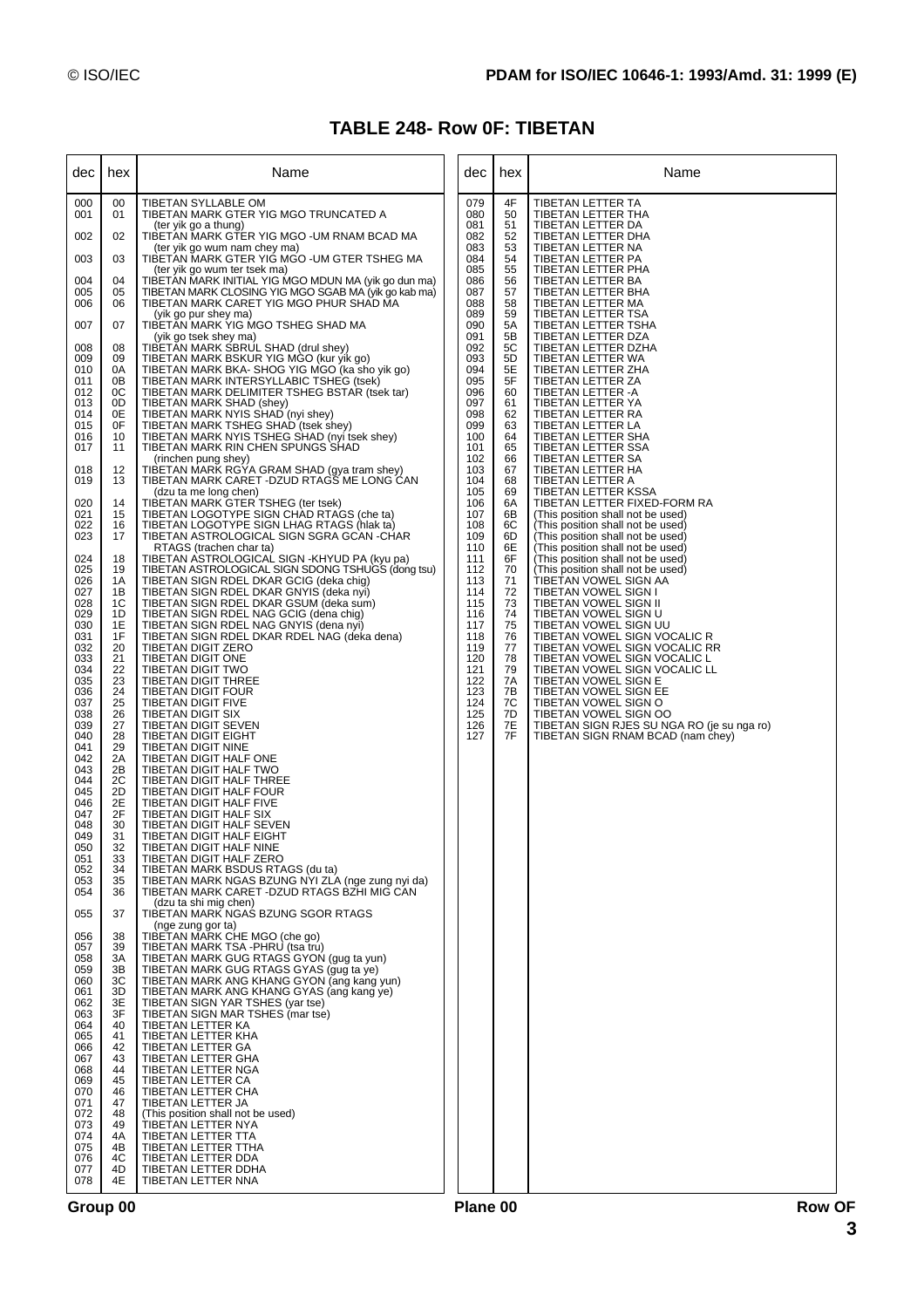|                         | 0F8                             | 0F9                    | 0FA                                     | 0FB                          | 0FC                                 | 0FD | 0FE | 0FF |
|-------------------------|---------------------------------|------------------------|-----------------------------------------|------------------------------|-------------------------------------|-----|-----|-----|
| $\pmb{0}$               | ╭                               | 144                    | <u>্ব</u><br>ৣ                          | $\bigcap_{\frac{1}{16}}$     | 192                                 | 208 | 224 | 240 |
| 1                       | ○ 28 つ(2) つ(2) しこく              | ্র<br>শি<br>.<br>145   | $C_{\overline{5}}$                      | $\sum_{177}$                 | 193                                 | 209 | 225 | 241 |
| $\overline{c}$          |                                 | q<br>146               | 162                                     | $\bigcirc_{\frac{178}{178}}$ | 194                                 | 210 | 226 | 242 |
| 3                       | $\frac{130}{9}$<br>131          | Ă<br>147               | $\frac{1}{25}$ $\frac{1}{25}$           | $\frac{1}{\mathbf{27}}$      | $^\circledR$<br>195                 | 211 | 227 | 243 |
| $\overline{\mathbf{4}}$ | O<br>132                        | $\mathbf{S}$<br>148    | $\sum_{164}$                            | $\bigcap_{180}$              | å<br>196                            | 212 | 228 | 244 |
| 5                       |                                 | ु<br>149               | $\sum_{165}$                            | $\sum_{181}$                 | ₿<br>197                            | 213 | 229 | 245 |
| $\,6$                   | $\sum_{133}$<br>$\frac{134}{2}$ | $\mathbf{S}$<br>150    | $\Omega$<br>166                         | $Q_{\frac{182}{182}}$        | ma<br>198                           | 214 | 230 | 246 |
| $\overline{7}$          | $\mathbf{I}$<br>135             | $\mathbf{r}$<br>$151$  | ă<br>167                                | $\frac{1}{2}$                | भूषे<br>भूष<br>199                  | 215 | 231 | 247 |
| 8                       | $\frac{\mathbf{x}}{0}$<br>136   | 152                    | $\bigcirc_{\frac{168}{168}}$            | $\bigotimes_{184}$           | $\overset{\Phi}{\mathbb{V}}$<br>200 | 216 | 232 | 248 |
| 9                       | ័<br>137                        | $\sum_{153}$           | ₹<br>169                                | 185                          | Ç<br>201                            | 217 | 233 | 249 |
| A                       | $\mathbb{I}$<br>138             | $\frac{1}{2}$          | ़.<br>$\frac{2}{170}$                   | $\prod_{186}$                | $\odot$<br>202                      | 218 | 234 | 250 |
| B                       | $\frac{\sigma}{\sigma}$<br>139  | $Q_{\frac{155}{}}$     | $Q_{\mathbf{E}}$                        | $Q_{\text{NS}}$              | ☺<br>203                            | 219 | 235 | 251 |
| $\mathsf C$             | 140                             |                        | 172                                     | $Q_{\frac{188}{188}}$        | ֎<br>204                            | 220 | 236 | 252 |
| D                       | 141                             | 157                    | $\frac{1}{\sqrt{2}}\sum_{n=1}^{\infty}$ | 189                          | 205                                 | 221 | 237 | 253 |
| E                       | 142                             | <b>DAG</b><br>GREE ORG | $\mathcal{Q}$                           | X<br>$\frac{190}{1}$         | 206                                 | 222 | 238 | 254 |
| F                       | 143                             | $\sum_{159}$           | $\sum_{\text{176}}$                     | $\dot{\times}$<br>191        | $x^{\mathsf{X}}\mathsf{x}$<br>207   | 223 | 239 | 255 |

## **TABLE 249 Row OF: TIBETAN**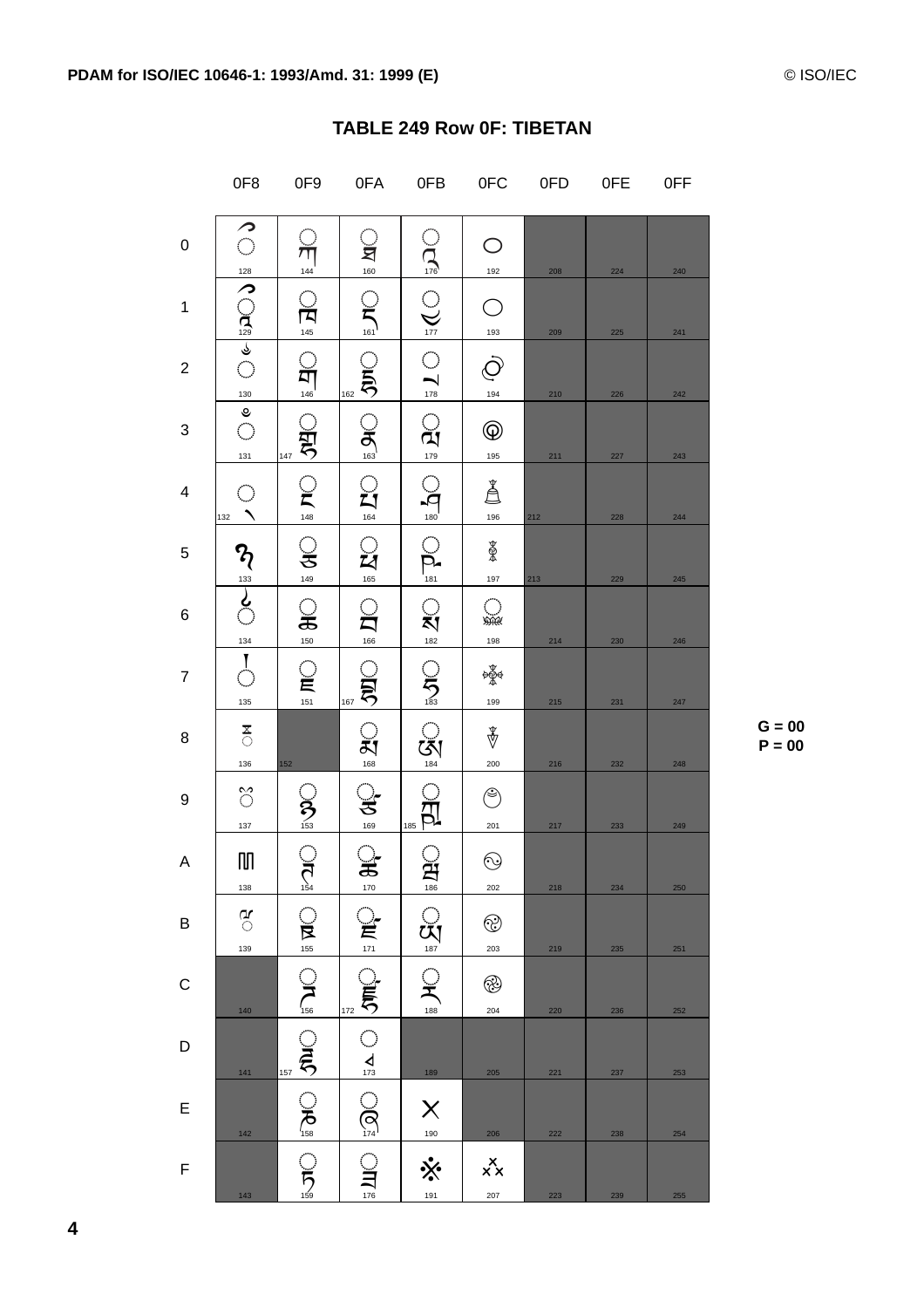## **TABLE 249 - Row 0F: TIBETAN**

| dec                                                                                                                                                                                                                                                                                                                                                                                                                                                                                                                                                                                                                                         | hex                                                                                                                                                                                                                                                                                                                                                                                                                                                                                                                                                                                                                                                                                                                                                                                                                                                                                                                                          | Name                                                                                                                                                                                                                                                                                                                                                                                                                                                                                                                                                                                                                                                                                                                                                                                                                                                                                                                                                                                                                                                                                                                                                                                                                                                                                                                                                                                                                                                                                                                                                                                                                                                                                                                                                                                                                                                                                                                                                                                                                                                                                                                                                                                                                                                                                                                                                                                                                                                                                                                                                                                                                                                                                                                                                                                                                                                                                                                                                                                                                                                                                                                                                                                                                                                                                                      | dec                                                                                                                                                                                                                                                                           | hex                                                                                                                                                                                                                                                                                                                                                                                                                   | Name                                                                                                                                                                                                                                                                                                                                                                                                                                                                                                                                                                                                                                                                                                                                                                                                                                                                                                                                                                                                                                                                                                                                                                                                                                                                                                                                                                                                                                                                                            |
|---------------------------------------------------------------------------------------------------------------------------------------------------------------------------------------------------------------------------------------------------------------------------------------------------------------------------------------------------------------------------------------------------------------------------------------------------------------------------------------------------------------------------------------------------------------------------------------------------------------------------------------------|----------------------------------------------------------------------------------------------------------------------------------------------------------------------------------------------------------------------------------------------------------------------------------------------------------------------------------------------------------------------------------------------------------------------------------------------------------------------------------------------------------------------------------------------------------------------------------------------------------------------------------------------------------------------------------------------------------------------------------------------------------------------------------------------------------------------------------------------------------------------------------------------------------------------------------------------|-----------------------------------------------------------------------------------------------------------------------------------------------------------------------------------------------------------------------------------------------------------------------------------------------------------------------------------------------------------------------------------------------------------------------------------------------------------------------------------------------------------------------------------------------------------------------------------------------------------------------------------------------------------------------------------------------------------------------------------------------------------------------------------------------------------------------------------------------------------------------------------------------------------------------------------------------------------------------------------------------------------------------------------------------------------------------------------------------------------------------------------------------------------------------------------------------------------------------------------------------------------------------------------------------------------------------------------------------------------------------------------------------------------------------------------------------------------------------------------------------------------------------------------------------------------------------------------------------------------------------------------------------------------------------------------------------------------------------------------------------------------------------------------------------------------------------------------------------------------------------------------------------------------------------------------------------------------------------------------------------------------------------------------------------------------------------------------------------------------------------------------------------------------------------------------------------------------------------------------------------------------------------------------------------------------------------------------------------------------------------------------------------------------------------------------------------------------------------------------------------------------------------------------------------------------------------------------------------------------------------------------------------------------------------------------------------------------------------------------------------------------------------------------------------------------------------------------------------------------------------------------------------------------------------------------------------------------------------------------------------------------------------------------------------------------------------------------------------------------------------------------------------------------------------------------------------------------------------------------------------------------------------------------------------------------|-------------------------------------------------------------------------------------------------------------------------------------------------------------------------------------------------------------------------------------------------------------------------------|-----------------------------------------------------------------------------------------------------------------------------------------------------------------------------------------------------------------------------------------------------------------------------------------------------------------------------------------------------------------------------------------------------------------------|-------------------------------------------------------------------------------------------------------------------------------------------------------------------------------------------------------------------------------------------------------------------------------------------------------------------------------------------------------------------------------------------------------------------------------------------------------------------------------------------------------------------------------------------------------------------------------------------------------------------------------------------------------------------------------------------------------------------------------------------------------------------------------------------------------------------------------------------------------------------------------------------------------------------------------------------------------------------------------------------------------------------------------------------------------------------------------------------------------------------------------------------------------------------------------------------------------------------------------------------------------------------------------------------------------------------------------------------------------------------------------------------------------------------------------------------------------------------------------------------------|
| 128<br>129<br>130<br>131<br>132<br>133<br>134<br>135<br>136<br>137<br>138<br>139<br>140<br>141<br>142<br>143<br>144<br>145<br>146<br>147<br>148<br>149<br>150<br>151<br>152<br>153<br>154<br>155<br>156<br>157<br>158<br>159<br>160<br>161<br>162<br>163<br>164<br>165<br>166<br>167<br>168<br>169<br>170<br>171<br>172<br>173<br>174<br>175<br>176<br>177<br>178<br>179<br>180<br>181<br>182<br>183<br>184<br>185<br>186<br>187<br>188<br>189<br>190<br>191<br>192<br>193<br>194<br>195<br>196<br>197<br>198<br>199<br>200<br>201<br>202<br>203<br>204<br>205<br>206<br>207<br>208<br>209<br>210<br>211<br>212<br>213<br>214<br>215<br>216 | 80<br>81<br>82<br>83<br>84<br>85<br>86<br>87<br>88<br>89<br>8A<br>8B<br>8C<br>8D<br>8E<br>8F<br>90<br>91<br>92<br>93<br>94<br>95<br>96<br>97<br>98<br>99<br><b>9A</b><br>9B<br>9C<br>9D<br>9E<br>9F<br>A <sub>0</sub><br>A1<br>A <sub>2</sub><br>A <sub>3</sub><br>A4<br>A <sub>5</sub><br>A6<br>A7<br>A8<br>A <sub>9</sub><br>AA<br>AB<br>AC<br>AD<br>AE<br>AF<br>B <sub>0</sub><br><b>B1</b><br>B <sub>2</sub><br>B <sub>3</sub><br><b>B4</b><br>B <sub>5</sub><br>B <sub>6</sub><br>B7<br>B <sub>8</sub><br>B <sub>9</sub><br><b>BA</b><br>BB<br>BC<br><b>BD</b><br>BE<br>BF<br>C <sub>0</sub><br>C <sub>1</sub><br>C <sub>2</sub><br>C <sub>3</sub><br>C <sub>4</sub><br>C <sub>5</sub><br>C <sub>6</sub><br>C7<br>C8<br>C <sub>9</sub><br>CA<br>CВ<br>CС<br>CD<br>CE<br><b>CF</b><br>D <sub>0</sub><br>D <sub>1</sub><br>D <sub>2</sub><br>D <sub>3</sub><br>D <sub>4</sub><br>D <sub>5</sub><br>D <sub>6</sub><br>D7<br>D <sub>8</sub> | TIBETAN VOWEL SIGN REVERSED I<br>TIBETAN VOWEL SIGN REVERSED II<br>TIBETAN SIGN NYI ZLA NAA DA (nyi da na da)<br>TIBETAN SIGN SNA LDAN (nan de)<br>TIBETAN MARK HALANTA<br>TIBETAN MARK PALUTA<br>TIBETAN SIGN LCI RTAGS (ji ta)<br>TIBETAN SIGN YANG RTAGS (yang ta)<br>TIBETAN SIGN LCE TSA CAN (che tsa chen)<br>TIBETAN SIGN MCHU CAN (chu chen)<br>TIBETAN SIGN GRU CAN RGYINGS (tru chen ging)<br>TIBETAN SIGN GRU MED RGYINGS (tru me ging)<br>(This position shall not be used)<br>(This position shall not be used)<br>(This position shall not be used)<br>(This position shall not be used)<br>TIBETAN SUBJOINED LETTER KA<br>TIBETAN SUBJOINED LETTER KHA<br>TIBETAN SUBJOINED LETTER GA<br>TIBETAN SUBJOINED LETTER GHA<br>TIBETAN SUBJOINED LETTER NGA<br>TIBETAN SUBJOINED LETTER CA<br>TIBETAN SUBJOINED LETTER CHA<br>TIBETAN SUBJOINED LETTER JA<br>(This position shall not be used)<br>TIBETAN SUBJOINED LETTER NYA<br>TIBETAN SUBJOINED LETTER TTA<br>TIBETAN SUBJOINED LETTER TTHA<br>TIBETAN SUBJOINED LETTER DDA<br>TIBETAN SUBJOINED LETTER DDHA<br>TIBETAN SUBJOINED LETTER NNA<br>TIBETAN SUBJOINED LETTER TA<br>TIBETAN SUBJOINED LETTER THA<br>TIBETAN SUBJOINED LETTER DA<br>TIBETAN SUBJOINED LETTER DHA<br>TIBETAN SUBJOINED LETTER NA<br>TIBETAN SUBJOINED LETTER PA<br>TIBETAN SUBJOINED LETTER PHA<br>TIBETAN SUBJOINED LETTER BA<br>TIBETAN SUBJOINED LETTER BHA<br>TIBETAN SUBJOINED LETTER MA<br>TIBETAN SUBJOINED LETTER TSA<br>TIBETAN SUBJOINED LETTER TSHA<br>TIBETAN SUBJOINED LETTER DZA<br>TIBETAN SUBJOINED LETTER DZHA<br>TIBETAN SUBJOINED LETTER WA<br>TIBETAN SUBJOINED LETTER ZHA<br>TIBETAN SUBJOINED LETTER ZA<br>TIBETAN SUBJOINED LETTER -A<br>TIBETAN SUBJOINED LETTER YA<br>TIBETAN SUBJOINED LETTER RA<br>TIBETAN SUBJOINED LETTER LA<br>TIBETAN SUBJOINED LETTER SHA<br>TIBETAN SUBJOINED LETTER SSA<br>TIBETAN SUBJOINED LETTER SA<br>TIBETAN SUBJOINED LETTER HA<br>TIBETAN SUBJOINED LETTER A<br>TIBETAN SUBJOINED LETTER KSSA<br>TIBETAN SUBJOINED LETTER FIXED-FORM WA<br>TIBETAN SUBJOINED LETTER FIXED-FORM YA<br>TIBETAN SUBJOINED LETTER FIXED-FORM RA<br>(This position shall not be used)<br>TIBETAN KU RU KHA (kuruka)<br>TIBETAN KU RU KHA BZHI MIG CAN (kuruka shi mik chen)<br>TIBETAN CANTILLATION SIGN HEAVY BEAT<br>TIBETAN CANTILLATION SIGN LIGHT BEAT<br>TIBETAN CANTILLATION SIGN CANG TE-U (chang tyu)<br>TIBETAN CANTILLATION SIGN SBUB - CHAL (bub chey)<br>TIBETAN SYMBOL DRIL BU (drilbu)<br>TIBETAN SYMBOL RDO RJE (dorie)<br>TIBETAN SYMBOL PADMA GDAN (pema den)<br>TIBETAN SYMBOL RDO RJE RGYA GRAM (dorje gya dram)<br>TIBETAN SYMBOL PHUR PA (phurba)<br>TIBETAN SYMBOL NOR BU (norbu)<br>TIBETAN SYMBOL NOR BU NYIS -KHYIL (norbu nyi khyi)<br>TIBETAN SYMBOL NOR BU GSUM -KHYIL (norbu sum khyi)<br>TIBETAN SYMBOL NOR BU BZHI -KHYIL (norbu shi khyi)<br>(This position shall not be used)<br>(This position shall not be used)<br>TIBETAN SIGN RDEL NAG GSUM<br>(This position shall not be used)<br>(This position shall not be used)<br>(This position shall not be used)<br>(This position shall not be used)<br>(This position shall not be used)<br>(This position shall not be used)<br>(This position shall not be used)<br>(This position shall not be used)<br>(This position shall not be used) | 217<br>218<br>219<br>220<br>221<br>222<br>223<br>224<br>225<br>226<br>227<br>228<br>229<br>230<br>231<br>232<br>233<br>234<br>235<br>236<br>237<br>238<br>239<br>240<br>241<br>242<br>243<br>244<br>245<br>246<br>247<br>248<br>249<br>250<br>251<br>252<br>253<br>254<br>255 | D <sub>9</sub><br>DA<br>DB<br>DC<br>DD<br>DE<br>DF<br>E0<br>E1<br>E <sub>2</sub><br>E <sub>3</sub><br>E4<br>E <sub>5</sub><br>E <sub>6</sub><br>E7<br>E8<br>E9<br>EA<br>EB<br>EC<br>ED<br>EE<br>EF<br>F <sub>0</sub><br>F <sub>1</sub><br>F <sub>2</sub><br>F <sub>3</sub><br>F <sub>4</sub><br>F <sub>5</sub><br>F <sub>6</sub><br>F7<br>F <sub>8</sub><br>F <sub>9</sub><br>FA<br>FB<br><b>FC</b><br>FD<br>FE<br>FF | (This position shall not be used)<br>(This position shall not be used)<br>(This position shall not be used)<br>(This position shall not be used)<br>(This position shall not be used)<br>(This position shall not be used)<br>(This position shall not be used)<br>(This position shall not be used)<br>(This position shall not be used)<br>(This position shall not be used)<br>(This position shall not be used)<br>(This position shall not be used)<br>(This position shall not be used)<br>(This position shall not be used)<br>(This position shall not be used)<br>(This position shall not be used)<br>(This position shall not be used)<br>(This position shall not be used)<br>(This position shall not be used)<br>(This position shall not be used)<br>(This position shall not be used)<br>(This position shall not be used)<br>(This position shall not be used)<br>(This position shall not be used)<br>(This position shall not be used)<br>(This position shall not be used)<br>(This position shall not be used)<br>(This position shall not be used)<br>(This position shall not be used)<br>(This position shall not be used)<br>(This position shall not be used)<br>(This position shall not be used)<br>(This position shall not be used)<br>(This position shall not be used)<br>(This position shall not be used)<br>(This position shall not be used)<br>(This position shall not be used)<br>(This position shall not be used)<br>(This position shall not be used) |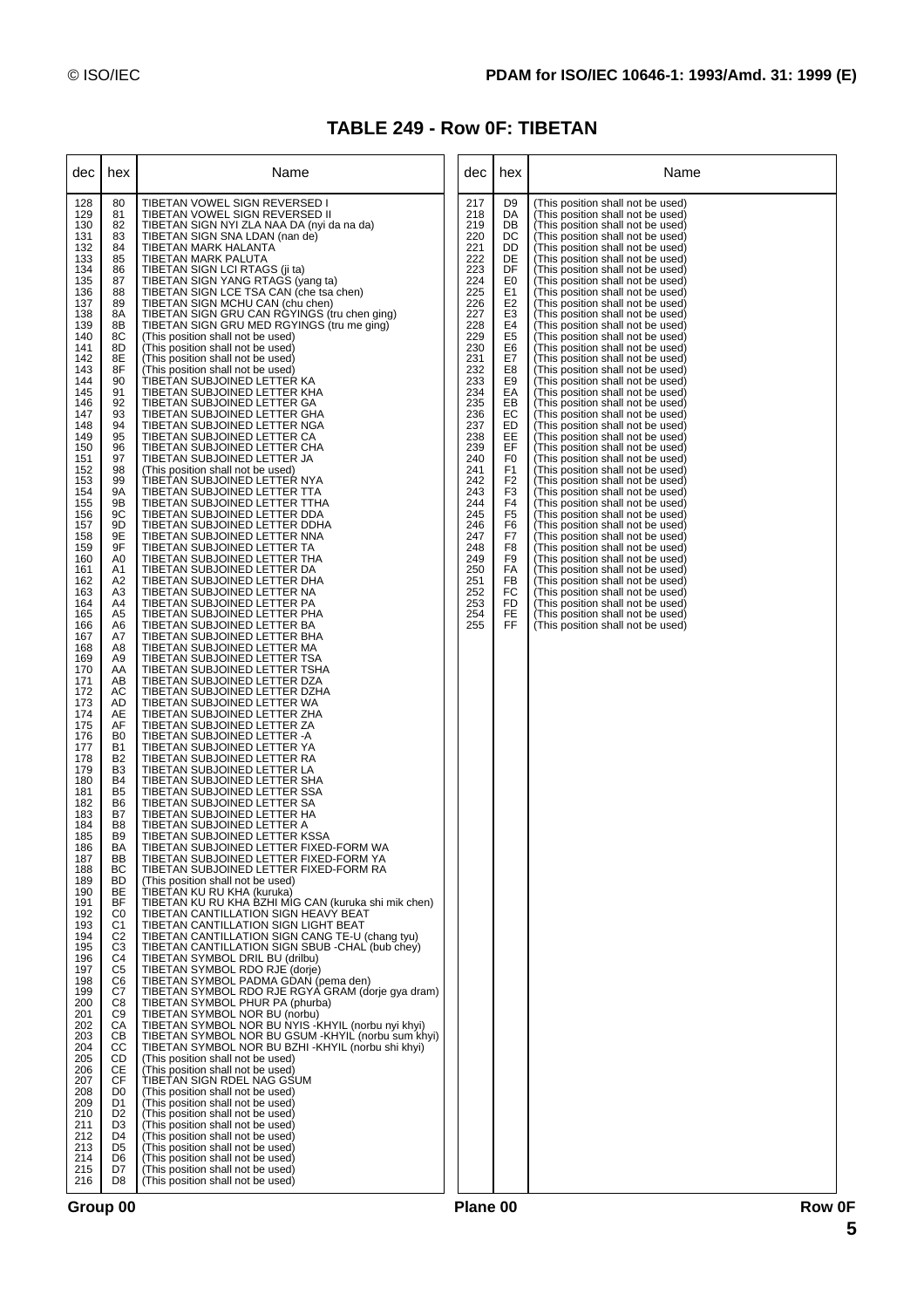#### **Page 700, Annex A**

In the list of collection numbers and names, after 88 KHMER (Amd. 25) add the following:

91 TIBETAN 0F00-0FFF

#### **Page 703, Annex B**

In B.1, replace the entries which begin with the word TIBETAN with the following entries, as shown below:

| 0F18             | TIBETAN ASTROLOGICAL SIGN -KHYUD PA    |
|------------------|----------------------------------------|
|                  |                                        |
| 0F19             | TIBETAN ASTROLOGICAL SIGN SDONG TSHUGS |
| 0F35             | TIBETAN MARK NGAS BZUNG NYI ZLA        |
| 0F37             | TIBETAN MARK NGAS BZUNG SGOR RTAGS     |
| 0F39             | TIBETAN MARK TSA - PHRU                |
| 0F3E             | <b>TIBETAN SIGN YAR TSHES</b>          |
| 0F3F             | TIBETAN SIGN MAR TSHES                 |
| 0F71             | TIBETAN VOWEL SIGN AA                  |
|                  |                                        |
| 0F72             | TIBETAN VOWEL SIGN I                   |
| 0F73             | TIBETAN VOWEL SIGN II                  |
| 0F74             | TIBETAN VOWEL SIGN U                   |
| 0F75             | TIBETAN VOWEL SIGN UU                  |
| 0F76             | TIBETAN VOWEL SIGN VOCALIC R           |
| 0F77             | TIBETAN VOWEL SIGN VOCALIC RR          |
| 0F78             | TIBETAN VOWEL SIGN VOCALIC L           |
| 0F79             | TIBETAN VOWEL SIGN VOCALIC LL          |
| 0F7A             | TIBETAN VOWEL SIGN E                   |
| 0F7B             | TIBETAN VOWEL SIGN EE                  |
| 0F7C             | TIBETAN VOWEL SIGN O                   |
| 0F7D             | TIBETAN VOWEL SIGN OO                  |
|                  |                                        |
| 0F7E             | TIBETAN SIGN RJES SU NGA RO            |
| 0F7F             | TIBETAN SIGN RNAM BCAD                 |
| 0F80             | TIBETAN VOWEL SIGN REVERSED I          |
| 0F81             | TIBETAN VOWEL SIGN REVERSED II         |
| 0F82             | TIBETAN SIGN NYI ZLA NAA DA            |
| 0F83             | TIBETAN SIGN SNA LDAN                  |
| 0F84             | TIBETAN MARK HALANTA                   |
| 0F86             | TIBETAN SIGN LCI RTAGS                 |
| 0F87             | TIBETAN SIGN YANG RTAGS                |
| 0F90             | TIBETAN SUBJOINED LETTER KA            |
| 0F91             | TIBETAN SUBJOINED LETTER KHA           |
| 0F92             | TIBETAN SUBJOINED LETTER GA            |
| 0F93             |                                        |
|                  | TIBETAN SUBJOINED LETTER GHA           |
| 0F94             | TIBETAN SUBJOINED LETTER NGA           |
| 0F95             | TIBETAN SUBJOINED LETTER CA            |
| 0F96             | TIBETAN SUBJOINED LETTER CHA           |
| 0F97             | TIBETAN SUBJOINED LETTER JA            |
| 0F99             | TIBETAN SUBJOINED LETTER NYA           |
| 0F9A             | TIBETAN SUBJOINED LETTER TTA           |
| 0F9B             | TIBETAN SUBJOINED LETTER TTHA          |
| 0F9C             | TIBETAN SUBJOINED LETTER DDA           |
| 0F9D             | TIBETAN SUBJOINED LETTER DDHA          |
| 0F9E             | TIBETAN SUBJOINED LETTER NNA           |
| 0F9F             | TIBETAN SUBJOINED LETTER TA            |
| 0FA0             | TIBETAN SUBJOINED LETTER THA           |
| 0FA1             | TIBETAN SUBJOINED LETTER DA            |
| 0FA2             | TIBETAN SUBJOINED LETTER DHA           |
|                  | TIBETAN SUBJOINED LETTER NA            |
| 0FA3             |                                        |
| 0FA4             | TIBETAN SUBJOINED LETTER PA            |
| 0FA5             | TIBETAN SUBJOINED LETTER PHA           |
| 0FA6             | TIBETAN SUBJOINED LETTER BA            |
| 0FA7             | TIBETAN SUBJOINED LETTER BHA           |
| 0FA8             | TIBETAN SUBJOINED LETTER MA            |
| 0FA9             | TIBETAN SUBJOINED LETTER TSA           |
| 0FAA             | TIBETAN SUBJOINED LETTER TSHA          |
| 0FAB             | TIBETAN SUBJOINED LETTER DZA           |
| 0FAC             | TIBETAN SUBJOINED LETTER DZHA          |
| 0FAD             | TIBETAN SUBJOINED LETTER WA            |
| 0FAE             | TIBETAN SUBJOINED LETTER ZHA           |
| 0FAF             | TIBETAN SUBJOINED LETTER ZA            |
| 0FB <sub>0</sub> | TIBETAN SUBJOINED LETTER -A            |
| 0FB1             | TIBETAN SUBJOINED LETTER YA            |
|                  | TIBETAN SUBJOINED LETTER RA            |
| 0FB2             |                                        |
| 0FB3             | TIBETAN SUBJOINED LETTER LA            |
| 0FB4             | TIBETAN SUBJOINED LETTER SHA           |
| 0FB5             | TIBETAN SUBJOINED LETTER SSA           |
| 0FB6             | TIBETAN SUBJOINED LETTER SA            |
| 0FB7             | TIBETAN SUBJOINED LETTER HA            |
| 0FB8             | TIBETAN SUBJOINED LETTER A             |

- 0FBA TIBETAN SUBJOINED LETTER FIXED-FORM WA<br>0FBC TIBETAN SUBJOINED LETTER FIXED-FORM RA
- OFBC TIBETAN SUBJOINED LETTER FIXED-FORM RA<br>OFBB TIBETAN SUBJOINED LETTER FIXED-FORM YA
- 0FBB TIBETAN SUBJOINED LETTER FIXED-FORM YA<br>0FC6 TIBETAN SYMBOL PADMA GDAN TIBETAN SYMBOL PADMA GDAN

#### **Page 741, Annex E**

Replace the entries which begin with the word TIBETAN with the following entries, as shown below:

| 0F18              | TIBETAN ASTROLOGICAL SIGN -KHYUD PA                   |
|-------------------|-------------------------------------------------------|
| 0F19              | TIBETAN ASTROLOGICAL SIGN SDONG TSHUGS                |
| 0F17              | TIBETAN ASTROLOGICAL SIGN SGRA GCAN -CHAR RTAGS       |
| 0FC <sub>2</sub>  | TIBETAN CANTILLATION SIGN CANG TE-U                   |
| 0FC0              | TIBETAN CANTILLATION SIGN HEAVY BEAT                  |
| 0FC1              | TIBETAN CANTILLATION SIGN LIGHT BEAT                  |
| 0FC3              | TIBETAN CANTILLATION SIGN SBUB -CHAL                  |
| 0F28              | TIBETAN DIGIT EIGHT                                   |
| 0F25              | <b>TIBETAN DIGIT FIVE</b>                             |
| 0F24<br>0F31      | <b>TIBETAN DIGIT FOUR</b><br>TIBETAN DIGIT HALF EIGHT |
| 0F2E              | TIBETAN DIGIT HALF FIVE                               |
| 0F2D              | TIBETAN DIGIT HALF FOUR                               |
| 0F32              | TIBETAN DIGIT HALF NINE                               |
| 0F <sub>2</sub> A | TIBETAN DIGIT HALF ONE                                |
| 0F30              | TIBETAN DIGIT HALF SEVEN                              |
| 0F2F              | TIBETAN DIGIT HALF SIX                                |
| 0F <sub>2</sub> C | TIBETAN DIGIT HALF THREE                              |
| 0F2B              | TIBETAN DIGIT HALF TWO                                |
| 0F33              | TIBETAN DIGIT HALF ZERO                               |
| 0F29              | <b>TIBETAN DIGIT NINE</b>                             |
| 0F21              | TIBETAN DIGIT ONE                                     |
| 0F27              | TIBETAN DIGIT SEVEN                                   |
| 0F26              | <b>TIBETAN DIGIT SIX</b>                              |
| 0F23              | <b>TIBETAN DIGIT THREE</b>                            |
| 0F22              | TIBETAN DIGIT TWO                                     |
| 0F20<br>0FBF      | <b>TIBETAN DIGIT ZERO</b>                             |
| 0FBE              | TIBETAN KU RU KHA BZHI MIG CAN<br>TIBETAN KU RU KHA   |
| 0F60              | TIBETAN LETTER -A                                     |
| 0F68              | TIBETAN LETTER A                                      |
| 0F56              | TIBETAN LETTER BA                                     |
| 0F57              | TIBETAN LETTER BHA                                    |
| 0F45              | <b>TIBETAN LETTER CA</b>                              |
| 0F46              | TIBETAN LETTER CHA                                    |
| 0F51              | TIBETAN LETTER DA                                     |
| 0F4C              | TIBETAN LETTER DDA                                    |
| 0F4D              | TIBETAN LETTER DDHA                                   |
| 0F52              | TIBETAN LETTER DHA                                    |
| 0F5B              | TIBETAN LETTER DZA                                    |
| 0F5C              | TIBETAN LETTER DZHA                                   |
| 0F6A              | TIBETAN LETTER FIXED-FORM RA                          |
| 0F42              | TIBETAN LETTER GA                                     |
| 0F43              | TIBETAN LETTER GHA                                    |
| 0F67<br>0F47      | TIBETAN LETTER HA<br>TIBETAN LETTER JA                |
| 0F48              | TIBETAN LETTER JHA                                    |
| 0F40              | TIBETAN LETTER KA                                     |
| 0F41              | TIBETAN LETTER KHA                                    |
| 0F69              | TIBETAN LETTER KSSA                                   |
| 0F63              | TIBETAN LETTER LA                                     |
| 0F58              | TIBETAN LETTER MA                                     |
| 0F53              | TIBETAN LETTER NA                                     |
| 0F44              | TIBETAN LETTER NGA                                    |
| 0F4E              | TIBETAN LETTER NNA                                    |
| 0F49              | TIBETAN LETTER NYA                                    |
| 0F54              | TIBETAN LETTER PA                                     |
| 0F55              | TIBETAN LETTER PHA                                    |
| 0F62              | TIBETAN LETTER RA                                     |
| 0F66              | TIBETAN LETTER SA                                     |
| 0F64<br>0F65      | TIBETAN LETTER SHA<br>TIBETAN LETTER SSA              |
| 0F4F              | TIBETAN LETTER TA                                     |
| 0F50              | TIBETAN LETTER THA                                    |
| 0F59              | TIBETAN LETTER TSA                                    |
| 0F5A              | TIBETAN LETTER TSHA                                   |
| 0F4A              | TIBETAN LETTER TTA                                    |
| 0F4B              | TIBETAN LETTER TTHA                                   |
| 0F5D              | TIBETAN LETTER WA                                     |
| 0F61              | TIBETAN LETTER YA                                     |
| 0F5F              | TIBETAN LETTER ZA                                     |